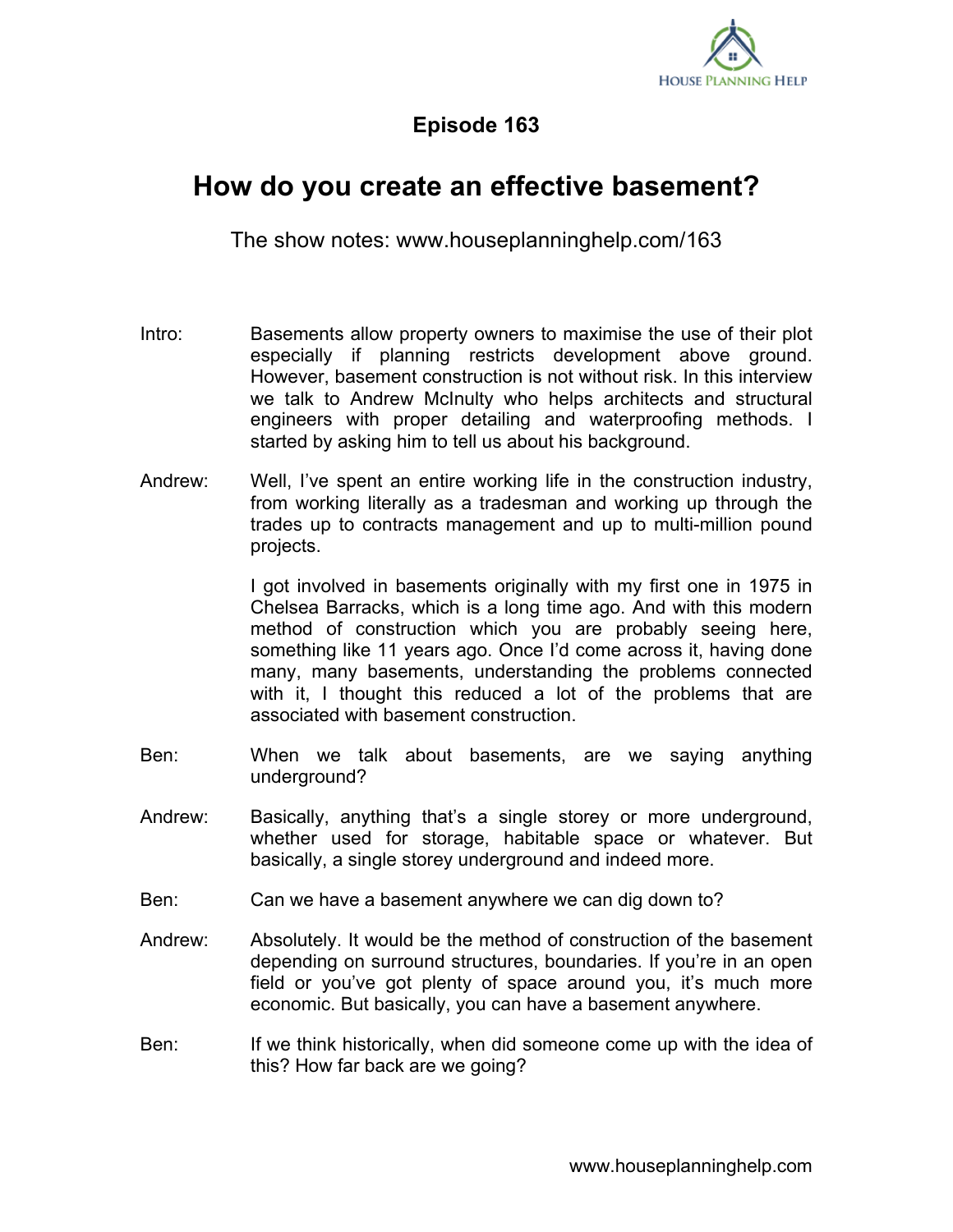

Andrew: Back to caveman really because I guess we started off there. But sensibly, in recent times in the UK, it's best probably to think back to Georgian times, Victorian times when basements were quite common. Trade was cheap to build them.

> They weren't built for the same purposes as now, not generally speaking for habitable space, but generally for storage or somewhere to lock up the mad auntie. That kind of thing. Or to store coal, which was delivered on the streets.

> Basically, if one thinks of Georgian or Victorian times, up until the First World War and then after the First World War or the coming of the railways really in the 1860s, 1870s to many outlying towns, there was massive population increase, land was plentiful, market gardens and these kinds of places around cities were shutting down, land became plentiful, the space wasn't needed. You had enough space for above ground development.

- Ben: If we look at basements, we know there are going to be issues with moisture. So, can we dig into that and anything other challenges? You talked about that career starting a few decades ago and then you got to a turning point. Maybe you could run through some of the things that you've seen in your time.
- Andrew: Well, slightly before my time but basically when we come up to the First World War, this development explosion in transportation and population, houses needed to be built quickly, particularly between the wars. There wasn't time and costs involved with basements. So, basically basements became very uncommon. They weren't necessary.

Which leads us to actually quite a modern-day problem, that many of our designers today, many of our architects who have done their training and are brilliant architects and technicians, they have very little experience of basements generally, as did their teachers because of the period since basements were common.

And that's what I like to do, to help architects and structural engineers with the proper detailing and the proper waterproofing methods. That's what I do.

- Ben: If they're not done properly, what can happen to basements?
- Andrew: The first and obvious one is if it's to be used for habitable space, the commonest thing is the ingress of water. There are, of course, methods of overcoming this but for producing a quality basement, in the first instance, it must be detailed properly.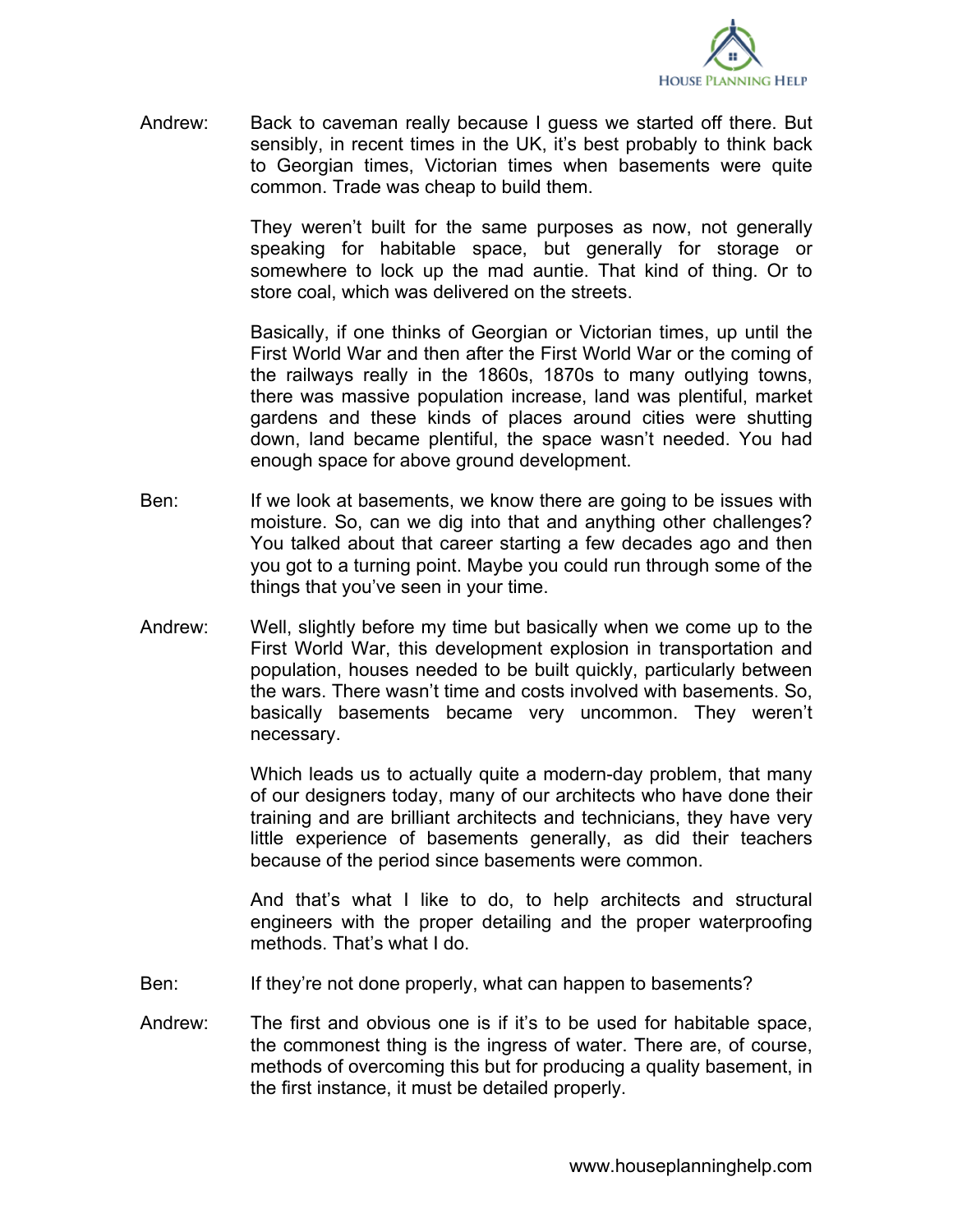

By that I mean the design, the detailing of it, the junctions, the joints, where the house sits on it or the structure on top sits. That's the structure itself.

But before we get there, of course what we need to know is what the soil is like. So, the crucial first step is actually to have a proper interpretative ground investigation report. This will tell us about things like obviously, the characteristics of the soil, the soil type, plasticity levels, ground bearing pressures – in other words, how much the ground per square metre will carry – importantly, what level the ground water's at and this kind of detailed information. This is the most valuable piece of information and the best value for money one can actually obtain on the whole project. It's absolutely invaluable.

Based on that, the structural engineer designing it can then design the most economic structure to suit those conditions. So, it's absolutely vital. No structural engineer will design a basement without a full, proper, interpretative ground report. A crucial element.

- Ben: Are we talking about a very limited palette of materials to construct basements? Because you're not going to have a timber frame basement.
- Andrew: Yes. Properly, in my experience, which is 40-plus years now, I see all forms of construction underground. From insulated concrete formwork to brickwork to blockwork with membranes in cavities and internally.

At the end of the day, the most robust, reliable, consistent product has to be concrete. There is no question of that whatsoever. Apart from anything else, should it fail, it is totally repairable and permanently repairable because the injection systems used to carry out any repairs, for instance if we have an ingress of water, by injecting particular chemicals into the concrete wall, the concrete has a density which is great enough to resist the pressure of the injection system you are using. Essentially, it is a repairable thing.

With brickwork, blockwork and other kinds of things, you do not have this density.

But there are many, many other reasons for only choosing concrete. You want the minimum number of joints in any material you use underground. That is, for instance, joints between blockwork. You're going to get movement, you'll get any number of problems.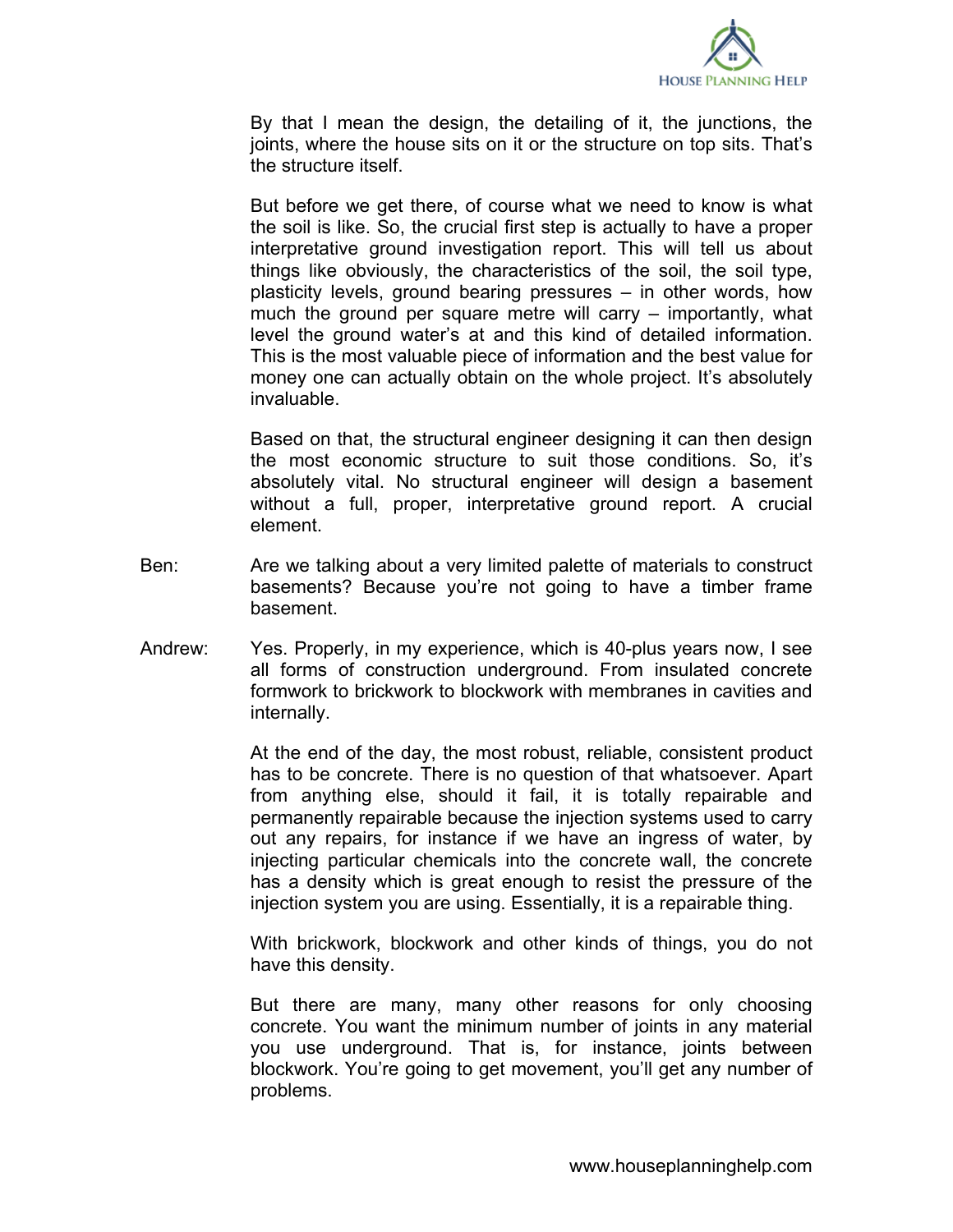

So, at the end of the day, concrete. It's the most robust, the most enduring and it is a material of itself which you can make watertight.

- Ben: Currently in the Hub, we're looking at a case study where I've seen this basement that you're involved with and it's not just concrete, is it? It seems that there are so many different levels to it. So, I imagine this is a hugely complicated question but what else is happening in this type of basement?
- Andrew: As I mentioned earlier, it's about detailing the design and getting the detailing right. But the greatest thing of all, the most consistent thing in my experience in construction is quality control. It is workmanship on site. It doesn't matter how good the material is that you're using, how well designed it is, in basement construction it's all about detail, supervision, the quality of workmanship.

With regard to other aspects of basement construction, a crucial element apart from the detailing et cetera is the design of the concrete. The concrete mix is crucial, the reinforcement, the spacing of the reinforcement which prevents concrete cracking, even minor cracking.

So, the concrete mix design, the reinforcement, the spacing, the type and any number of other technical things, possibly too technical to go into but they're absolutely crucial. It is a holistic thing, a total thing. It's the design of it, the materials that are involved, and the workmanship above all. Most defects are caused in workmanship. But regularly, I have to say, I have received drawings for schemes where the detailing will inevitably lead to problems with the ingress of water.

So, that's the major defect. One's got to stop water coming in. The next issue is things like vapour because of course you can have waterproof concrete but you can still have vapour transmitted across the wall. There are these kind of issues, ventilation which you always need whether it's natural or mechanical ventilation in order to prevent build-up of moisture internally.

There are many, many things that can go wrong. It's just careful detailing, good workmanship, good materials, properly designed materials and excellent workmanship. That's it.

Ben: What other things might we come across that this concrete we talked about is really handy for? For example, heave and things like this, this is another reason why we're going down the concrete route?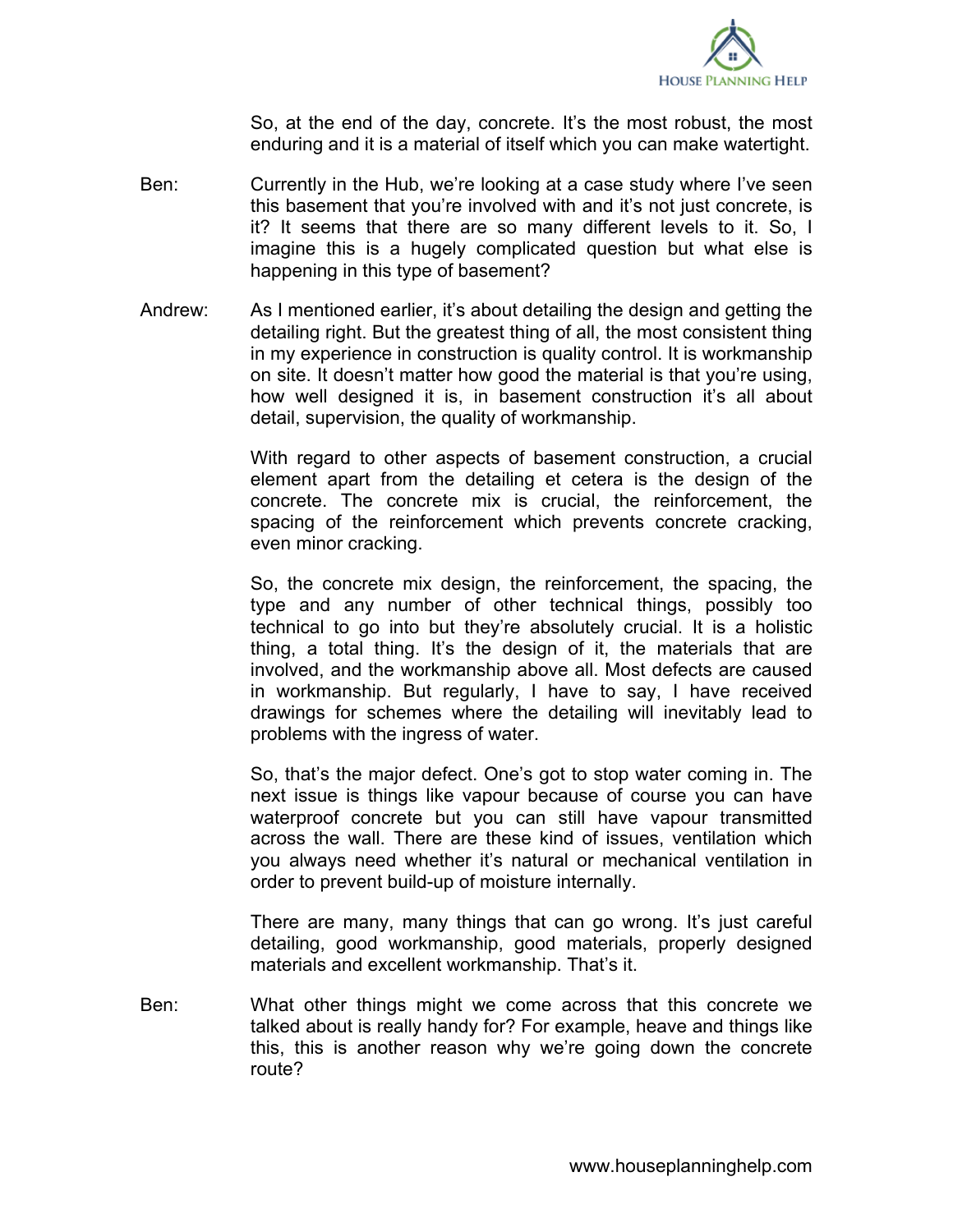

Andrew: Yes, for sure. I pause on that really because I was trying to consider a clay heave.

> The soil report or the ground investigation report provides us with the information about, for instance, the anticipated movement of soils. Once you remove the overburden i.e., you dig the hole, clearly this soil at three meters or so depth will have been loaded for eons, since the world began or whatever. And therefore, the removal of this overburden, the soil that's left will spring up, will rise. It has a reaction. That reaction is always upwards.

> The amount of reaction from taking the load of will depend on the type of soil you have. If you're in clay, depending on its plasticity, but generally speaking, you will have a greater sub-grade reaction i.e., that soil will rise higher than it will if you're in a non-cohesive soil like sands and similar types of material.

> So, that's something an engineer has to consider within the design of the structure.

- Ben: Anything else ground wise before I move on to planning?
- Andrew: Water, of course, is the big thing. Ground water is a big thing particularly in many, many parts of England and particularly in the south east. I guess many others.

But this is the art here. Some of the associated costs depending on the severity of the ground water but it is not unusual at all for us to be putting basements in ground where the natural ground water level is only between a metre and two metres below the ground.

Of course, ground water varies in any event through the seasons. But it's not uncommon at all for walking around our basements, after they're completed knowing that externally, the water is above your head height. That's the art of basement construction.

The art there is of course where the skill of the ground worker comes in who's preparing the ground for you, to put your basement in, to keep that water at bay while you're constructing it. Once it's constructed, once you've finished, once you've back filled, once you've met certain requirements then there's no problem at all, the water.

Ben: When we think on a large scale of basement construction, how many companies guarantee their basements against water? I can see you shaking your head.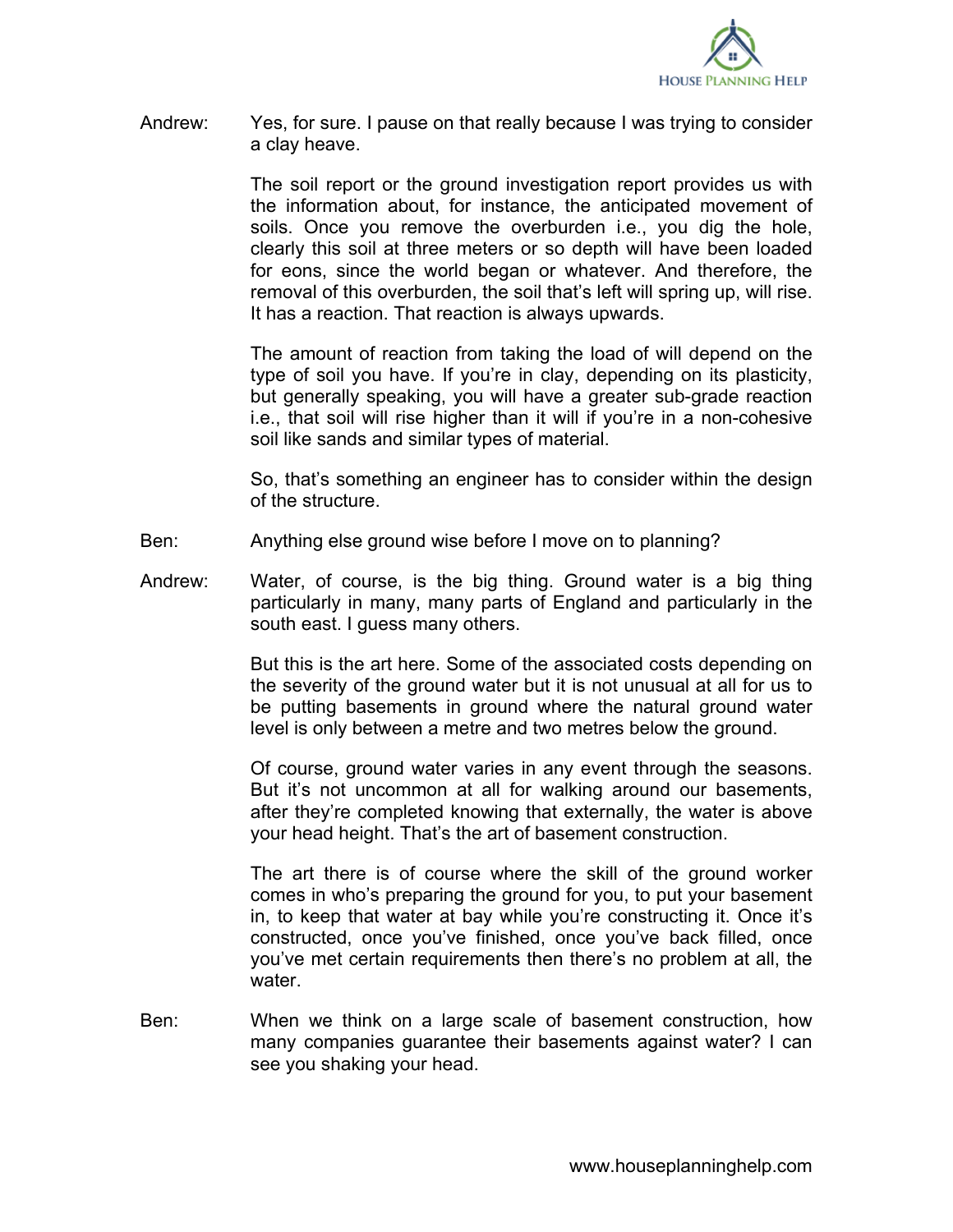

Andrew: This is a very complex area. Basically, it's something clients are strongly advised – if they're not themselves au-fait with the small print, the ramifications or warranties, guarantees and contractual arrangements – to take advice. It's a fact that many of the guarantees have a limited value.

> For instance, most concretes used in basement construction, the insitu concrete element will have an additive or additives to achieve certain objectives. One of the principle ones is to make the concrete flow better. You can reduce the water-cement ratio which is a crucial factor in concrete and especially in waterproof concrete. And this concrete will be guaranteed by the company who supply the additive to the ready-mix concrete supplier.

> However, that guarantee – and this is across the board – is only a product guarantee and the maximum liability of the company supplying the additives is the cost of the material they supply.

> That, in my view, is no good to the end user because there can be any number of contractors involved, there can be a long line of people who won't accept responsibility for it but above all for the client, the client's not interested in that. They want a watertight basement.

> That's one issue with guarantees or warranties. The other one is that due to the very recent surge of the last decade or so in the number of basements now being constructed in the UK, it's brought a lot of people into the industry who perhaps don't have the background. As a result of that, bodies like in particular the NHBC carried out a survey of their claims against themselves which were confined to the problem with basements and in the five-year period between 2008 and 2013, they had 890 affected properties with claims valued at £21 million, which is a fact.

> I strongly suspect as a result of that but certainly they re-wrote their own technical standards covering protection of buildings underground and several other third-party insurers (I'll name them for now because the flow will keep going and this includes LABC, Self-Build Zone and Premier) all have now withdrawn their ten-year warranties they used to grant to clients against water ingress. So, they will no longer insure against water ingress.

> That cover, in any event, only came into force if the company carrying out the basement works had become insolvent and could no longer do the work themselves. But essentially, it's an area fraught with danger.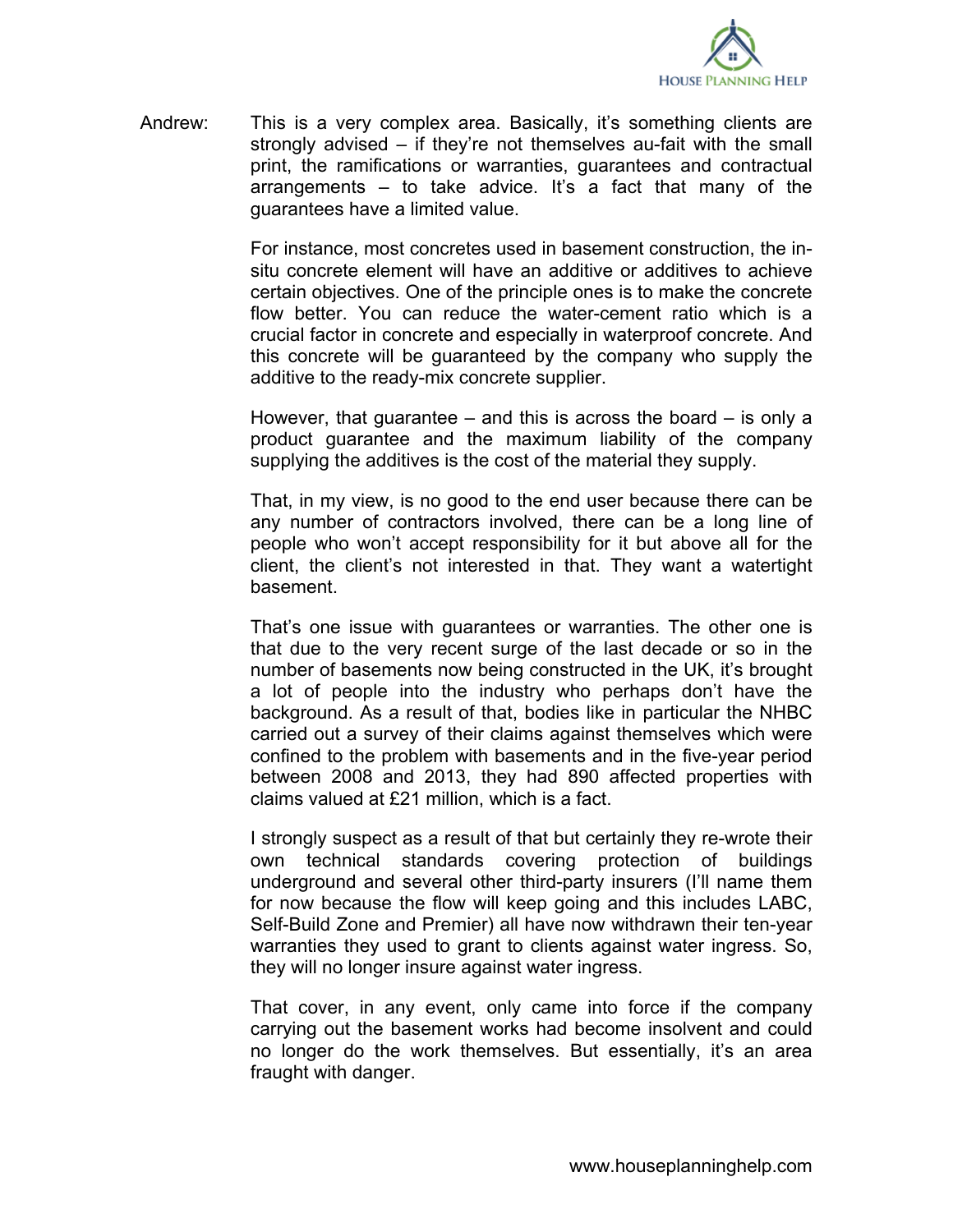

Something for clients to be aware of is the issue of warranties, the extent of those warranties and how good they are. To the best of my knowledge and having looked at the paperwork within the last few months, there is only one third-party warranty provider who will actually insure against the ingress of water and that's BLP. I'm not advertising for them but it is an area generally fraught with problems.

In any event, with basements now, there is a very, very strict control. The legislation is now very strict.

- Ben: There's no such thing as an ecological basement, from what I can work out. I don't know whether you have any comments on that statement. But this brings us into planning because basements are more of a necessity through what planning inflicts on us?
- Andrew: In planning terms, there are actually many advantages. And yes, it's fair to say that planning restrictions play a part in the development of basements. But what they do overcome, strictly in planning terms, having a basement obviously can provide more habitable space. For instance, it will, on a single storey dwelling, a bungalow for instance, double the size of the habitable space that's available. And that saves the pressure of the planning involvement. Things like ridge heights, the problem of overlooking neighbours, the privacy issues. In the green-belt, in areas of outstanding natural beauty, the single storey dwelling with a basement added we often provide for in the rear garden of properties because the ridge height can stay within permitted development rules. In other words, it doesn't need planning.

So, there are any number of planning issues. Another is, of course, particularly in things like green-belt and other sensitive planning areas – in fact, we built basements in national parks – it reduces the pressure on local planners for above ground development. If a property owner has sufficient habitable space with his basement which has got adequate lighting, access, ventilation and it's perfectly habitable for anything from storing cars to swimming pools to showers to bedrooms, which is very common these days, and has all these other adequate facilities that you associate with normal, above ground living, then it relieves this pressure on the planners.

It's one of the issues we put forward on behalf of clients. It helps them resist, be easier to resist and be able to argue with planners that you've got X amount underground habitable space. It is greenbelt. One of the principle aims of the green-belt, of course, is to prevent interference with the openness of the green-belt i.e., more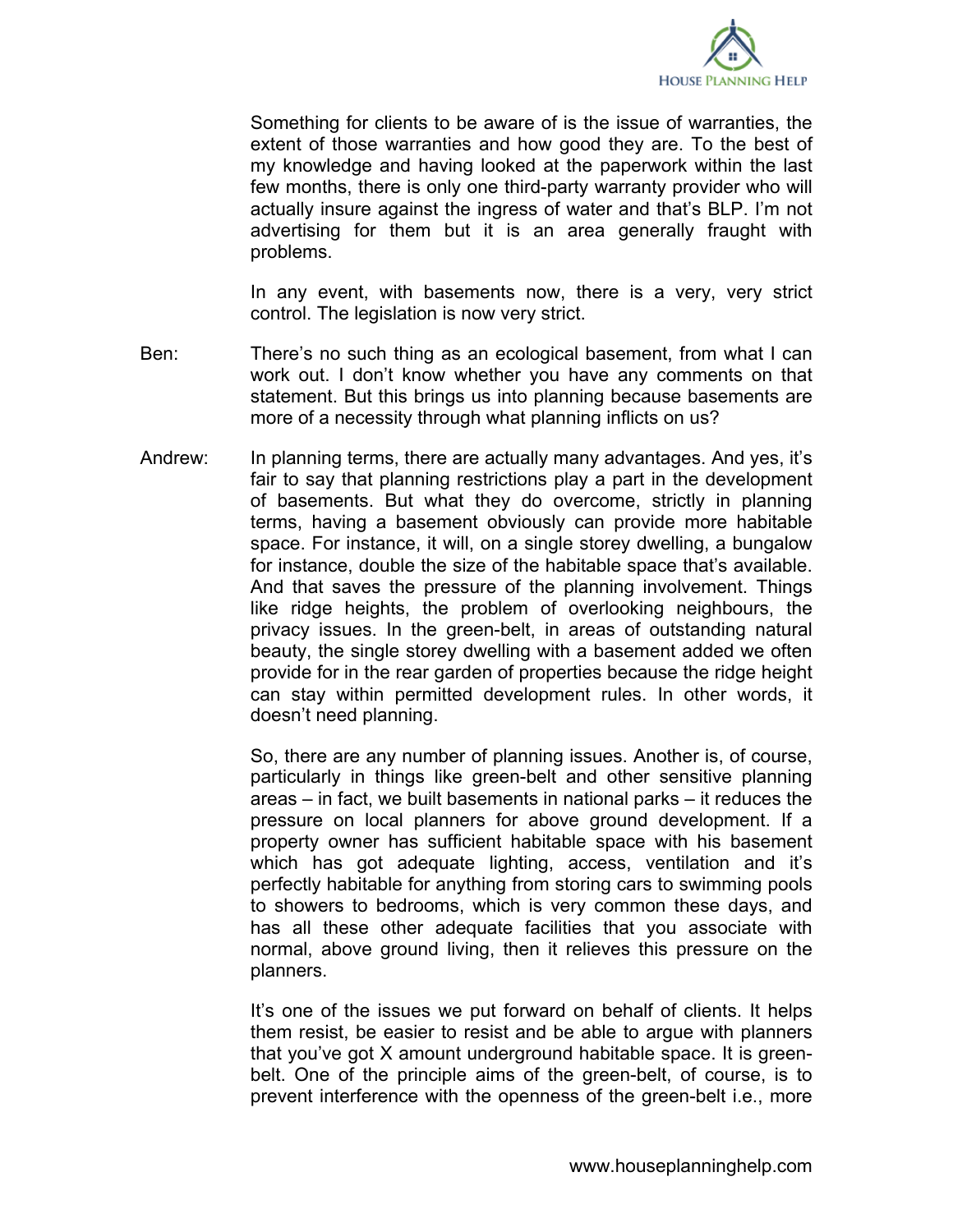

building work, more housing, more extensions. So, it improves it in that way.

- Ben: Are they looking on it more favourably in that sense, that it's underground, nobody's going to see it?
- Andrew: Absolutely. Certainly, there are still some local authorities that really are stuck in the mud about this but the general, common sense approach from many local authorities and increasingly so, is that mindful that planning, amongst other things, is about the impact of a structure above ground on its surroundings, on the neighbours, whatever. Many now do take a much more liberal view of basements in so far as that they change nothing. The visual appearance of them has no impact on its surroundings, it doesn't increase the height of the building and it allows a property owner to maximise the use of their plot.

We often build very commonly in the most sensitive areas. We have put basements in green-belt, areas of outstanding natural beauty, in the national parks. They're not a problem and this reason being, there's no visual impact on the surroundings.

- Ben: Do they ever have the reverse argument that when there is a lot of space and no overlooking or anything like that, saying why not build it above ground?
- Andrew: They may well do. It's an uncommon reaction but it gives the opportunity to suggest, as I always do to prospective clients or those thinking of adding a basement, if they suspect for one minute their local authority, who they don't want to broach on the subject by the way but do their own research, if they think there's resistance to a basement then you follow the classic planning application route.

You put in your application for the dwelling as you want it, to get the maximum footprint you want or you can obtain above ground. You make no mention of a basement. You establish the principle of the new house or the rebuild or whatever. You then go back in for the basement, make a subsequent application for the basement. It makes it very, very difficult for a local authority to resist the basement. But establish the principle of the above ground development first, then go for your basement, where you believe your local authority may present you with problems.

It is the way to go because in fact, it's the reverse argument  $-1$ should've perhaps put this first. They're more likely if you go in for a basement, with a basement already under your house – and this is an argument I've heard on many occasions from various planners –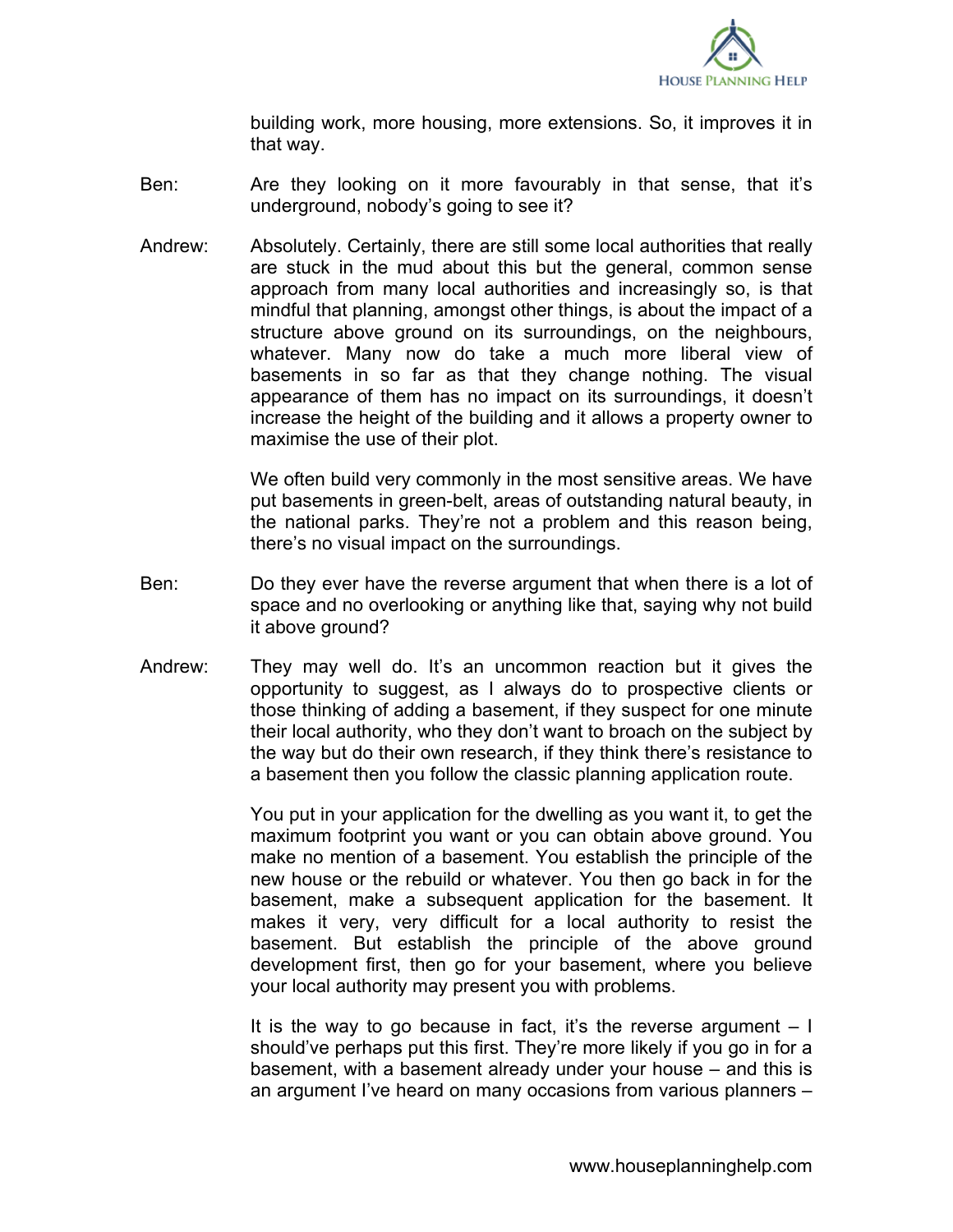

'but you have all that space underground. Here's your volume. Why do you need such a big footprint above ground?'

So, the common-sense approach is to go for the maximum you want above ground, then go for the basement.

- Ben: Just a couple more things. Maybe you could talk on cost and how this might relate to what's above ground?
- Andrew: It's very difficult to relate them directly but there is no question that building underground is more expensive. You're clearly involved in more excavations, there are certain measures one has to take to ensure the safety of the guys working underground, not only those excavating the thing but also those constructing the basement, the materials are expensive in concrete. But overall, if one takes everything into account, there isn't much, if at all, a greater cost per square metre and there certainly isn't for providing the basic structure.

The other important thing to remember is the basement not only provides the additional habitable space that a client might be looking for but of course, it acts as the foundation for the house anyway. So, the cost of the foundations for the conventional house really have to be deducted from the overall cost of the basement.

And bearing in mind the robustness, the period of time – the structure will outlive anybody in those terms – it is actually not so much about cost but really, value for money. That's the issue. If one actually takes a proper costing, a proper comparison between a conventional foundation for a two-storey house and a basement underneath it, mindful that one gain is all this additional habitable space and a foundation, value for money, they are excellent.

- Ben: Finally, Passivhaus standard, we like energy efficient homes on the podcast. Does this complicate basements at all, or in particular Glatthaar? How many of these projects come your way?
- Andrew: Passive basements and Passivhaus of course, is becoming more popular. Perhaps not popular enough and hardly encouraged by a government which has recently reduced previous standards for heat loss that it applied, which should have come into force in 2016. Presumably major business interests persuaded them not to.

Passive housing is becoming more for people who are self-building, who are looking long-term for future proofing. It involves, from the point of view of basement construction, nothing more technically in the structure itself but it's the level of insulation.